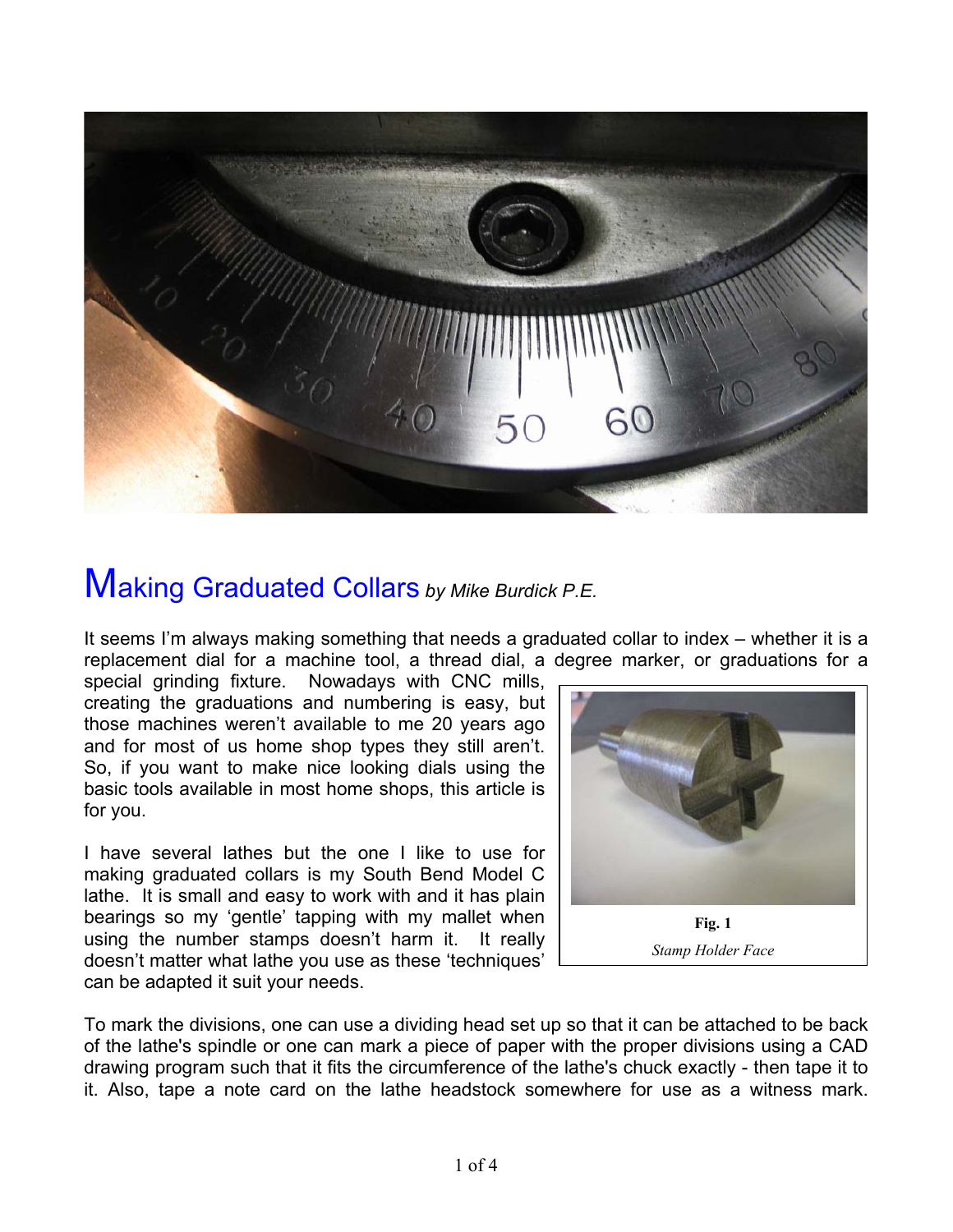To stamp the numbers I made the following numeral stamp holder – for perspective the holder is 8 inch long with a  $\frac{3}{4}$  inch shaft and a 1- $\frac{1}{4}$  inch shaft (see fig. 1 and fig. 2). The holder has



two slots cut into it at 90°. If you do not want to make a holder, use a boring bar that is made for square HSS bits. The slots: One is cut the exact width of the stamp and the other is cut larger for stamping a number with two digits. On the second, remember not to cut it double width, as the digits will be too far apart.

To use it just install it on the compound with a boring bar holder and set it to the same angle as the plane of your collar. For stamping the double digit (see fig. 3), hold the stamp body against one side of the holder and for the other digit; lift the stamp to the other side, and use that as a guide. Since the holder or boring bar is on centerline the numeral will automatically be centered and correctly spaced. For single digits just rotate the holder 90° and use that guide.

Over the past 20 years I've made hundreds of graduated collars and this is the only holder I ever needed. Remember the entire collar can be made and stamped in the lathe so think about your setup and order of machining. The last steps should be sanding down the upset metal left



*Stamp In Double Digit Slot*

by the numeral stamps and then removing the finished collar from the chuck.

To cut the graduations: I use a boring bar with a very sharp 'V' and a small amount of back rake (see fig. 4). When setting this up, extend the boring bar as far away from the compound holder as possible (see fig. 5). This

is very helpful as it allows for some 'spring' that will force the cutting bit into the metal. Always cut lines

by PULLING the compound toward the open end of the collar – never 'push' the line, as this will result in a very deep and unsightly mark. In addition, cut the mark using the compound with the carriage locked. This way you can measure the length of each mark exactly.



**Fig. 4**  *HSS Graduation Cutter Bit*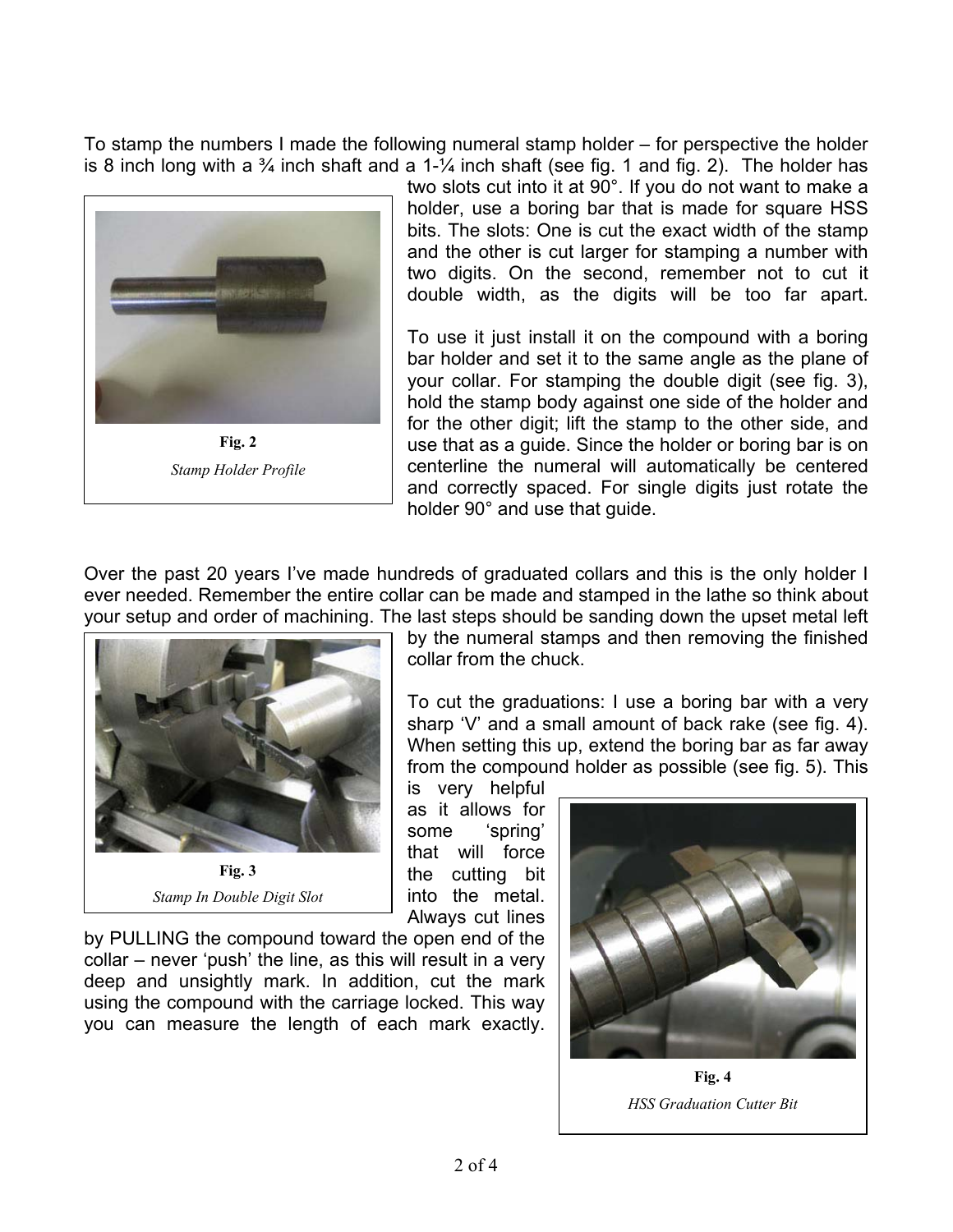An example:

Setup: Pull back the cross-slide so that the cutting bit will clear the work. Run the compound to where the graduated mark will begin and set it to zero. Push the cross-slide up so it just touches the collar and then push it in another 20 or 30 thousands depending on your desired cut depth (that's where the spring of the boring bar comes in) and set the cross-slide's collar to zero.

Marking: Pull the compound so the mark will be made pull back the cross-slide – put compound back to it's zero mark - push the cross-slide to it's zero mark - pull compound back to make another cut - rotate work – repeat.

A couple of reminders:

When stamping the number just hit it once with a hammer. Multiple hits cause 'double' marking that will ruin the work! As for how hard to hit it  $-$  you'll learn, but remember the numeral '1' doesn't need to be hit as



**Fig. 5**   *Boring Bar Overhang* 

hard as the other digits because it is much smaller! Practice is a good idea here!

If making thin collars (rings) put the markings and numerals on **before** machining out the inside. This is necessary so that the thin ring doesn't misshape from the hammer blows.

If you have any questions please feel free to contact me at mikeburdickutah $@$ yahoo.com

Here are some examples made with the above setup:



*Graduated Collar for a Lead Screw*